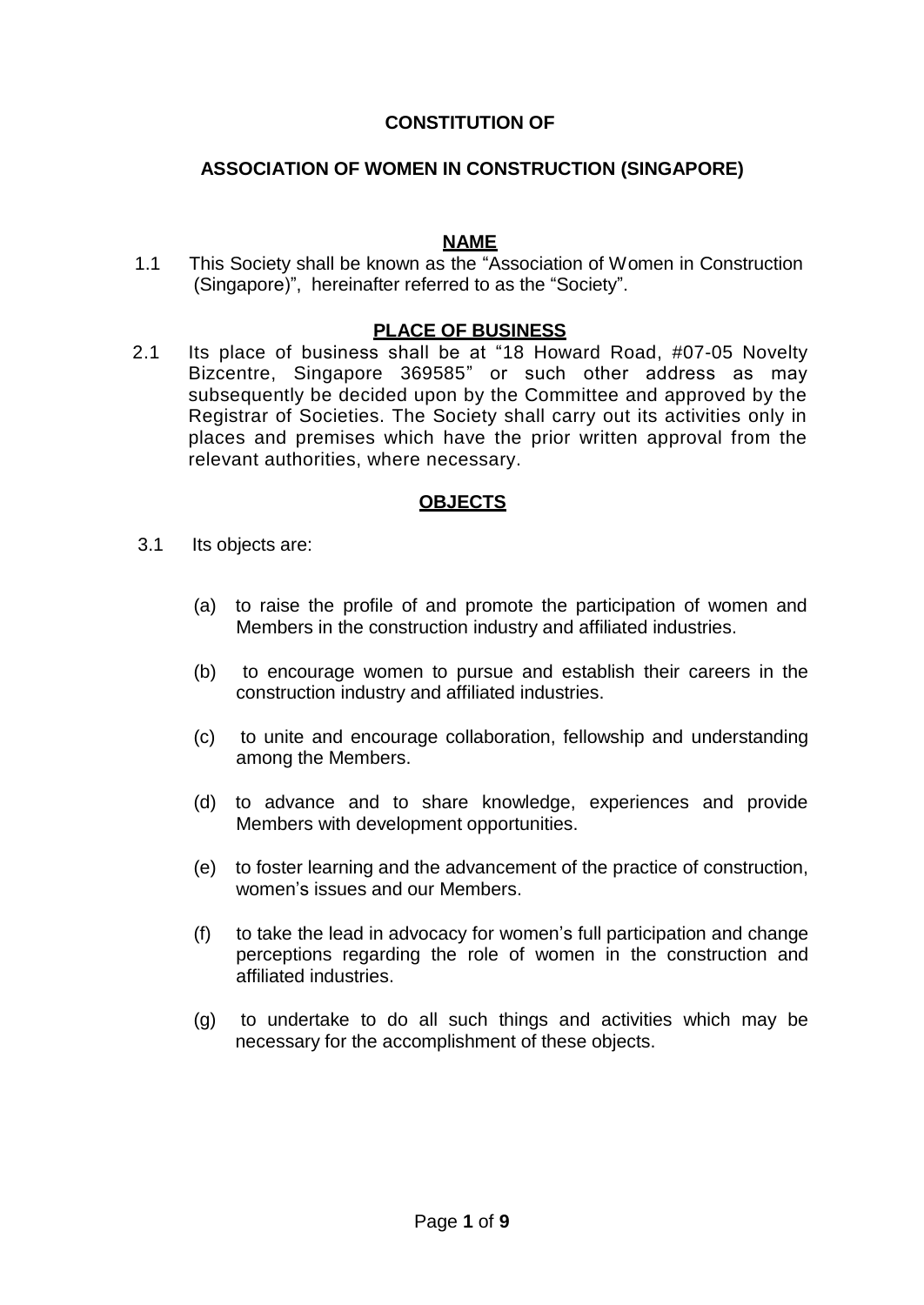# **MEMBERSHIP QUALIFICATION AND RIGHTS**

- 4.1 Membership is open to any person or legal entity who has an interest in the construction industry.
	- (a) **Individual (Ordinary Member)** is a person who is actively involved in or affiliated with the building or construction industry and meets such other eligibility criteria as set forth from time to time by the Committee. Each Individual (Ordinary Member) who is above 18 years of age will have the right to receive notice and to be present and to debate and vote at General Meetings as well as to stand for elections to be a Committee Member.
	- (b) **Student/Apprentice Member** is a person who is either an apprentice employed in the building and construction industry or a person who is enrolled in a full time or part time course of study or training in a building or construction related field and meets such other eligibility criteria as set forth from time to time by the Committee. Each Student/Apprenticeship Member who is above 18 years of age will have the right to receive notice and to be present and to debate and vote at General Meetings but will have no right to stand for elections to be a Committee Member.
	- (c) **Honorary Life Member** which may be conferred by way of a special resolution of the Society upon a person who has rendered outstanding service to the Society. Each Honorary Life Member will have the right to receive notice and to be present at General Meetings but will have no right to vote or to stand for elections to be a Committee Member.
	- (d) **Corporate Member** is a legal entity which is actively involved in or affiliated with the building or construction industry and meets such other eligibility criteria as set forth from time to time by the Committee. Each Corporate Member will be represented by a representative who is above 18 years of age. The representative shall have the right to receive notice of General Meetings and to be present and to debate and vote on behalf of the Corporate Member at General Meetings as well as to stand for elections to be a Committee Member.
	- (e) New or other categories of Members may be established by the Committee. Any new category of Members established by the Committee cannot be granted voting rights without the approval of the Society in General Meeting.
- 4.2 Persons who are below 18 years of age shall not be accepted as members without the written consent of their parent or guardian.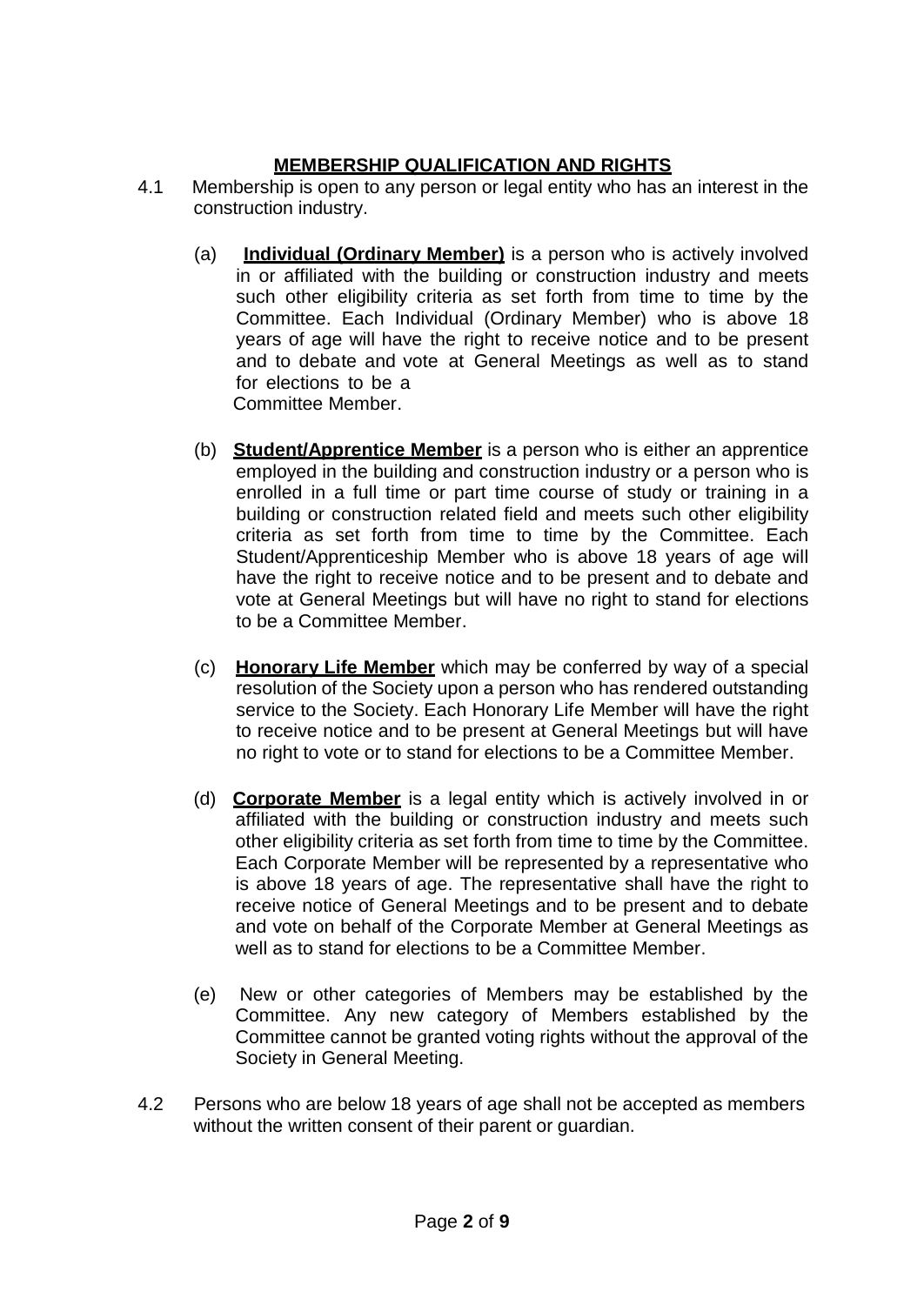## **APPLICATION FOR MEMBERSHIP**

- 5.1 A person wishing to join the Society should submit his particulars to the Secretary on a prescribed form.
- 5.2 The Committee will decide on the application for membership.
- 5.3 A copy of the Constitution shall be posted on the Society's website for the use and reference of members.
- 5.4 An Honorary Life Member shall be nominated through the Committee and decided by the General Meeting. The criteria for the Honorary Life Membership shall be determined by the General Meeting. An Honorary Life Member shall be elected by a majority of the members attending the General Meeting.

## **ENTRANCE FEES, SUBSCRIPTIONS AND OTHER DUES**

- 6.1 There shall be no entrance fee payable for all members.
- 6.2 The annual subscriptions shall be determined by the General Meeting on recommendation from the Committee from time to time. An Honorary Life Member shall be exempted from the payment of annual membership subscriptions.
- 6.3 Annual subscriptions are payable in advance within the first month of the year.
- 6.4 A Member who fails to pay the annual membership subscription within three (3) months after its due date for payment shall automatically cease to be a member.
- 6.5 Any additional fund required for special purposes may only be raised from members with the consent of the general meeting of the members.
- 6.6 The income and property of the Society whensoever derived shall be applied towards the promotion of the objects of the Society as set forth in this Constitution and no portion thereof shall be paid or transferred directly or indirectly by way of dividend or bonus or otherwise howsoever by way of profit to the persons who at any time are or have been members of the Society or to any of them or to any person claiming through any of them.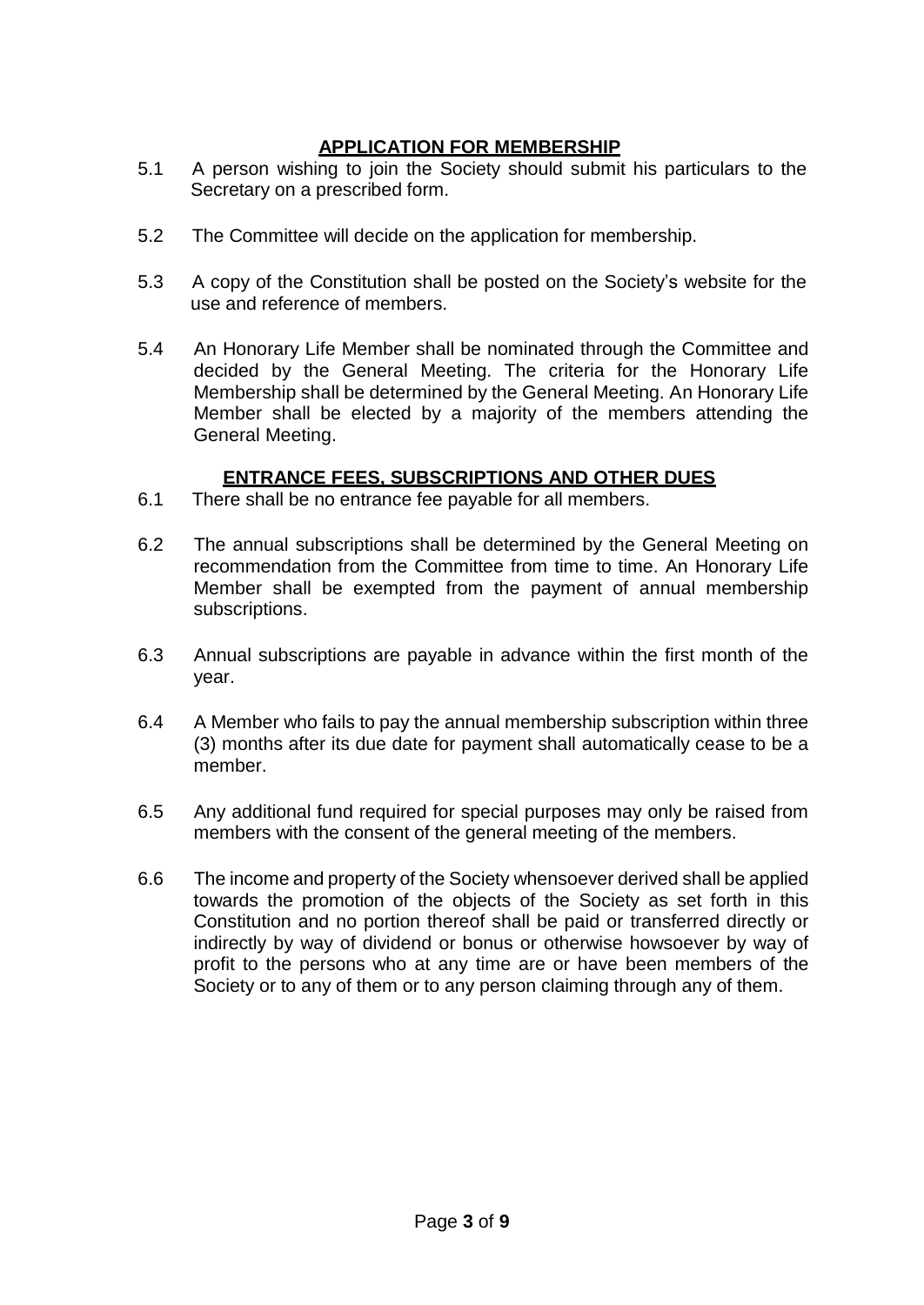# **SUPREME AUTHORITY AND GENERAL MEETINGS**

- 7.1 The supreme authority of the Society is vested in a General Meeting of the members.
- 7.2 An Annual General Meeting shall be held within 3 months from the close of its financial year.
- 7.3 At other times, an Extraordinary General Meeting must be called by the President on the request in writing of not less than 25% of the total voting membership or thirty (30) voting members, whichever is the lesser, and may be called at any time by order of the Committee. The notice in writing shall be given to the Secretary setting forth the business that is to be transacted. The Extraordinary General Meeting shall be convened within two (2) months from receiving this request to convene the Extraordinary General Meeting.
- 7.4 If the Committee does not within two (2) months after the date of the receipt of the written request proceed to convene an Extraordinary General Meeting, the members who requested for the Extraordinary General Meeting shall convene the Extraordinary General Meeting by giving ten (10) days' notice to voting members setting forth the business to be transacted and simultaneously posting the agenda on the Society's website.
- 7.5 At least two (2) weeks' notice shall be given of an Annual General Meeting and at least ten (10) days' notice of an Extraordinary General Meeting. Notice of meeting stating the date, time and place of meeting shall be sent by the Secretary to all voting members. The particulars of the agenda shall be posted on the Society's notice board four (4) days in advance of the meeting.
- 7.6 Unless otherwise stated in this Constitution voting by proxy shall not be allowed at all General Meetings.
- 7.7 The following points will be considered at the Annual General Meeting:
	- (a) The previous financial year's accounts and annual report of the Committee.
	- (b) Where applicable, the election of office-bearers and Honorary Auditors for the following term.
- 7.8 Any member who wishes to place an item on the agenda of a General Meeting may do so provided they give notice to the Secretary one (1) week before the meeting is due to be held.
- 7.9 At least 25% of the total voting membership or thirty (30) voting members, whichever is the lesser, present at a General Meeting shall form a quorum. Proxies shall not be constituted as part of the quorum.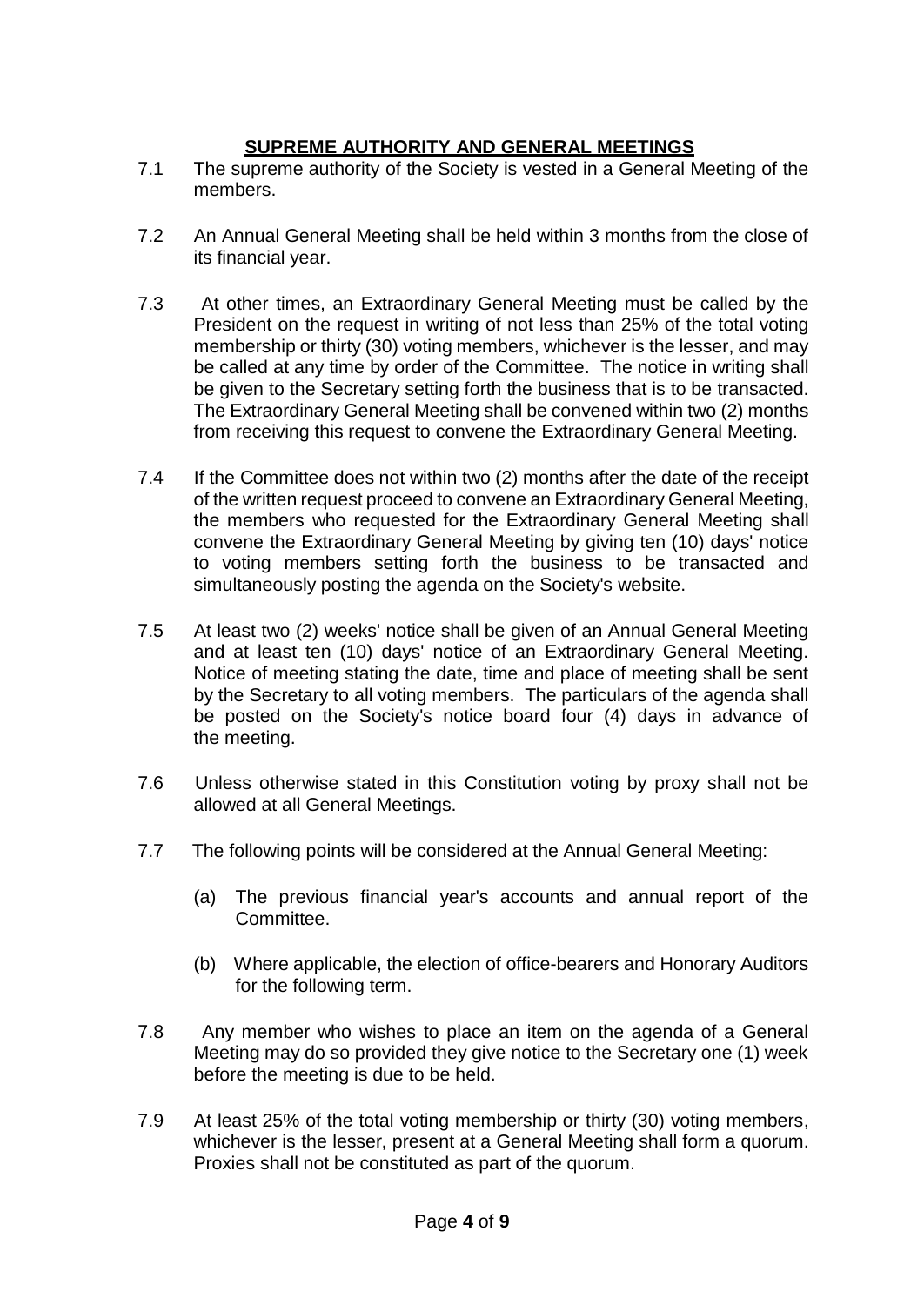7.10 In the event of there being no quorum at the commencement of a General Meeting, the meeting shall be adjourned for half an hour and should the number then present be insufficient to form a quorum, those present shall be considered a quorum, but they shall have no power to amend any part of the existing Constitution.

# **MANAGEMENT AND COMMITTEE**

- 8.1 The administration of the Society shall be entrusted to a Committee consisting of the following to be elected at alternate Annual General Meeting:
	- A President A Vice-President A Secretary A Treasurer 4 Ordinary Committee Members An Immediate Past President

Unless with the prior approval in writing of the Registrar or an Assistant Registrar of Societies, majority of the Committee Members shall be Singapore Citizens. In addition, the President, Secretary, Treasurer and their deputies shall be Singapore Citizens. Foreign Diplomats shall not serve as Committee Members.

- 8.2 Candidates for the Committee, with the exception of the Immediate Past President, shall be proposed and seconded at the Annual General Meeting and election will follow on a simple majority vote of the members. All officebearers, except the Treasurer may be re-elected to the same or related post for a consecutive term of office. The term of office of the Committee is two years.
- 8.3 Election will be either by show of hands or, subject to the agreement of the majority of the voting members present, by a secret ballot. In the event of a tie, the Chairman of the meeting shall have a casting vote.
- 8.4 A Committee Meeting shall be held at least once every three (3) months after giving seven (7) days' notice to Committee Members. The President may call a Committee Meeting at any time by giving five (5) days' notice. Majority of the Committee Members must be present for its proceedings to be valid.
- 8.5 Any member of the Committee absenting himself from three (3) meetings consecutively without satisfactory explanations shall be deemed to have withdrawn from the Committee and a successor may be co-opted by the Committee to serve until the next Annual General Meeting. Any changes in the Committee shall be notified to the Registrar of Societies within two (2) weeks of the change.
- 8.6 The duty of the Committee is to organise and supervise the daily activities of the Society. The Committee may not act contrary to the expressed wishes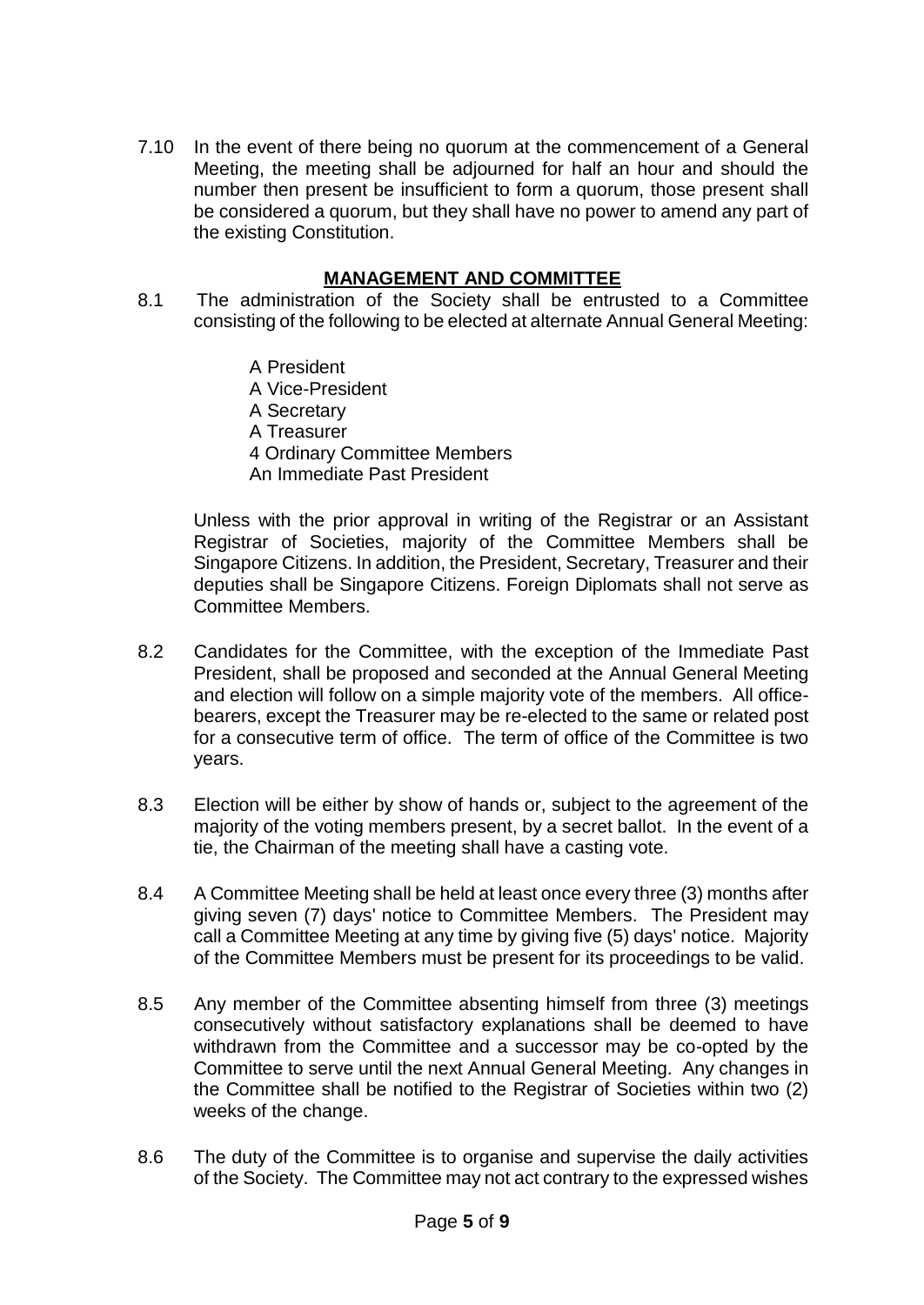of the General Meeting without prior reference to it and shall always remain subordinate to the General Meetings.

8.7 The Committee has power to authorise the expenditure of a sum not exceeding S\$30,000/- per quarter from the Society's funds for the Society's general purposes. This limit may be exceeded up to a maximum of S\$35,000/- to meet expenses related to Annual Dinner, Annual Lecture, Conferences or Training Courses & Workshops. Any additional expenditure exceeding these limits for any other purposes of the Society shall be with the consent of the general meeting of members.

# **DUTIES OF OFFICE-BEARERS**

- 9.1 The President shall chair all General and Committee meetings. The President shall also represent the Society in its dealings with outside persons.
- 9.2 The Vice-President shall assist the President and deputise for the President in their absence.
- 9.3 The Secretary shall keep all records, except financial, of the Society and shall be responsible for their correctness. The Secretary will keep minutes of all General and Committee meetings. The Secretary shall maintain an up-to-date Register of Members at all times.
- 9.4 The Treasurer shall keep all funds and collect and disburse all moneys on behalf of the Society and shall keep an account of all monetary transactions and shall be responsible for their correctness. The Treasurer is authorised to expend up to \$300/- per month for petty expenses on behalf of the Society. The Treasurer will not keep more than \$1,000/ in the form of cash and money in excess of this will be deposited in a bank to be named by the Committee within 2 working days. Cheques, etc. for withdrawals from the bank will be signed by the Treasurer and either the President or the Vice-President or the Secretary.
- 9.5 Ordinary Committee Members shall assist in the general administration of the Society and perform duties assigned by the Committee from time to time.
- 9.6 The Immediate Past President shall provide advice to the Committee regarding past practices and other matters as well as support the President and the Vice-President when needed. The Immediate Past President shall serve as a member of the Committee and participate in Committee meetings and contribute to decisions and assist with ongoing tasks.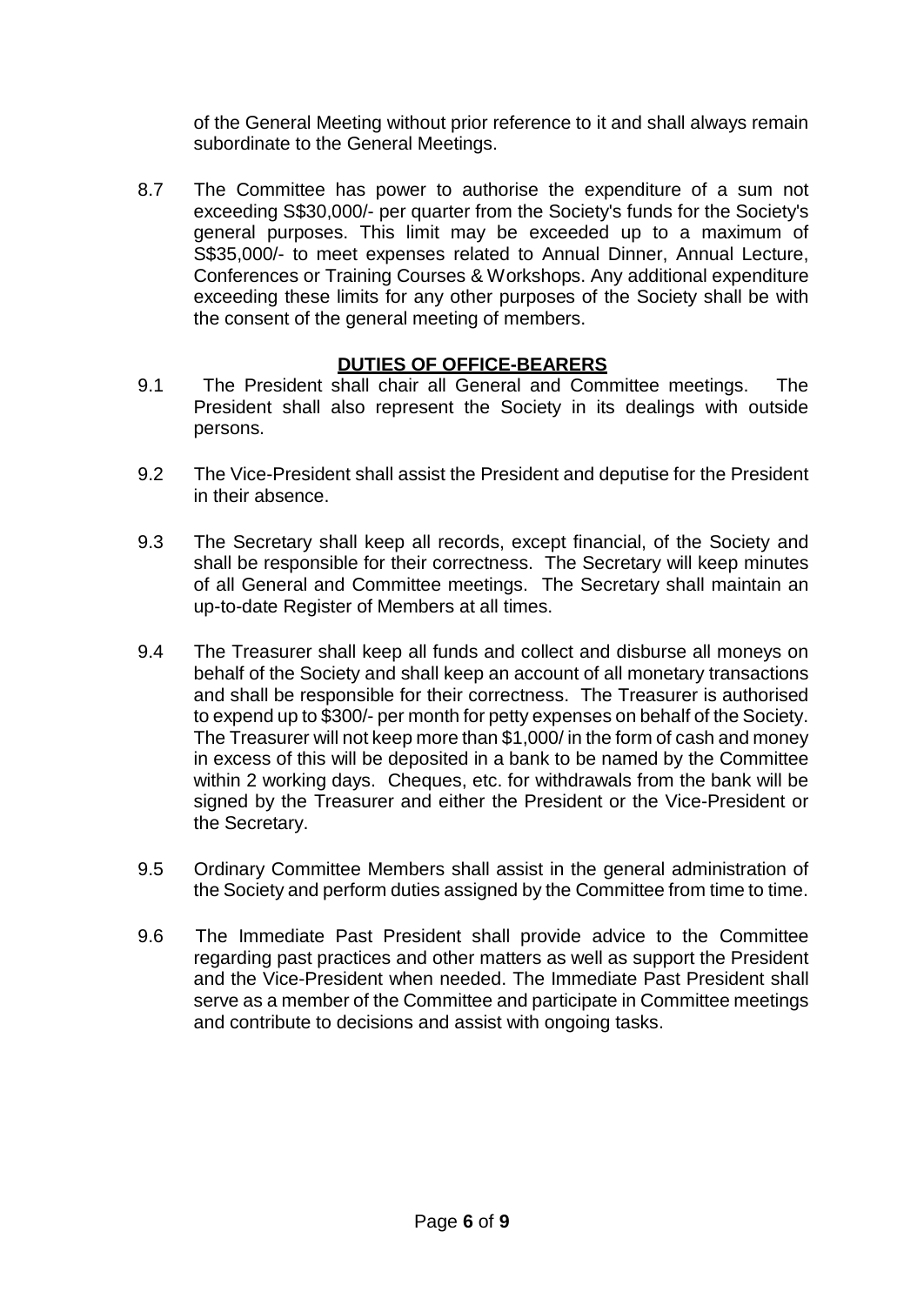## **AUDIT AND FINANCIAL YEAR**

- 10.1 Two (2) voting members, not being members of the Committee, shall be elected as Honorary Auditors at alternate Annual General Meeting and will hold office for a term of two years only and shall not be re-elected for a consecutive term. The accounts of the Society shall be audited by a firm of Public Accountants and Chartered Accountants if the gross income or expenditure of the Society exceeds \$500,000 in that financial year, in accordance with Section 4 of the Societies Regulations.
- 10.2 They:
	- (a) Will be required to audit each year's accounts and present a report upon them to the Annual General Meeting.
	- (b) May be required by the President to audit the Society's accounts for any period within their tenure of office at any date and make a report to the Committee.
- 10.3 The financial year shall be from  $1<sup>st</sup>$  January to  $31<sup>st</sup>$  December of each calendar year.

## **TRUSTEES**

- 11.1 If the Society at any time acquires any immovable property, such property shall be vested in trustees subject to a declaration of trust.
- 11.2 The trustees of the Society shall:
	- (a) Not be more than four (4) and not less than two (2) in number.
	- (b) Be elected by a General Meeting of members.
	- (c) Not effect any sale or mortgage of property without the prior approval of the General Meeting of members.
- 11.3 The office of the trustee shall be vacated:
	- (a) If the trustee dies or becomes a lunatic or of unsound mind.
	- (b) If the trustee is absent from the Republic of Singapore for a period of more than one (1) year.
	- (c) If the trustee is guilty of misconduct of such a kind as to render it undesirable that the trustee continues as a trustee.
	- (d) If the trustee submits notice of resignation from his trusteeship.
- 11.4 Notice of any proposal to remove a trustee from his trusteeship or to appoint a new trustee to fill a vacancy must be given by posting it on the Society's website at least two (2) weeks before the General Meeting at which the proposal is to be discussed. The result of such General Meeting shall then be notified to the Registrar of Societies.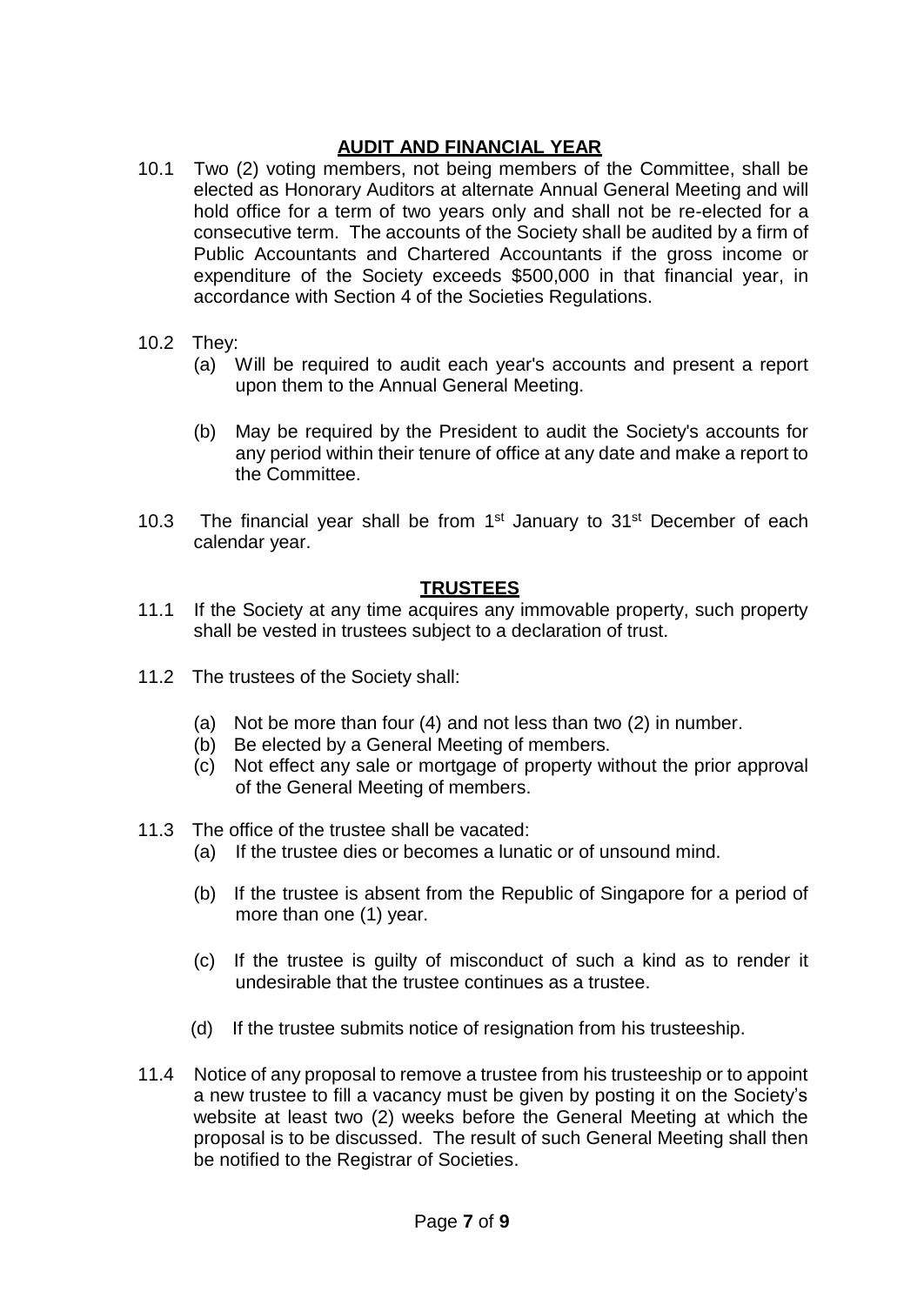11.5 The address of each immovable property, name of each trustee and any subsequent change must be notified to the Registrar of Societies.

## **VISITORS AND GUESTS**

12.1 Visitors and guests may be admitted into the premises of the Society but they shall not be admitted into the privileges of the Society. All visitors and guests shall abide by the Society's rules and regulations.

### **PROHIBITIONS**

- 13.1 Gambling of any kind, excluding the promotion or conduct of a private lottery which has been permitted under the Private Lotteries Act Cap 250, is forbidden on the Society's premises. The introduction of materials for gambling or drug taking and of bad characters into the premises is prohibited.
- 13.2 The funds of the Society shall not be used to pay the fines of members who have been convicted in court of law.
- 13.3 The Society shall not engage in any trade union activity as defined in any written law relating to trade unions for the time being in force in Singapore.
- 13.4 The Society shall not indulge in any political activity or allow its funds and/or premises to be used for political purposes.
- 13.5 The Society shall not hold any lottery, whether confined to its members or not, in the name of the Society or its office-bearers, Committee or members unless with the prior approval of the relevant authorities.
- 13.6 The Society shall not raise funds from the public for whatever purposes without the prior approval in writing of the Assistant Director Operations, Licensing Division, Singapore Police Force and other relevant authorities, where necessary.

### **AMENDMENTS TO CONSTITUTION**

14.1 The Society shall not amend its Constitution without the prior approval in writing of the Registrar of Societies. No alteration or addition/deletion to this Constitution shall be passed except at a general meeting and with the consent of two-thirds (2/3) of the voting members present at the General Meeting.

### **INTERPRETATION**

15.1 In the event of any question or matter pertaining to day-to-day administration which is not expressly provided for in this Constitution, the Committee shall have power to use their own discretion. The decision of the Committee shall be final unless it is reversed at a General Meeting of members.